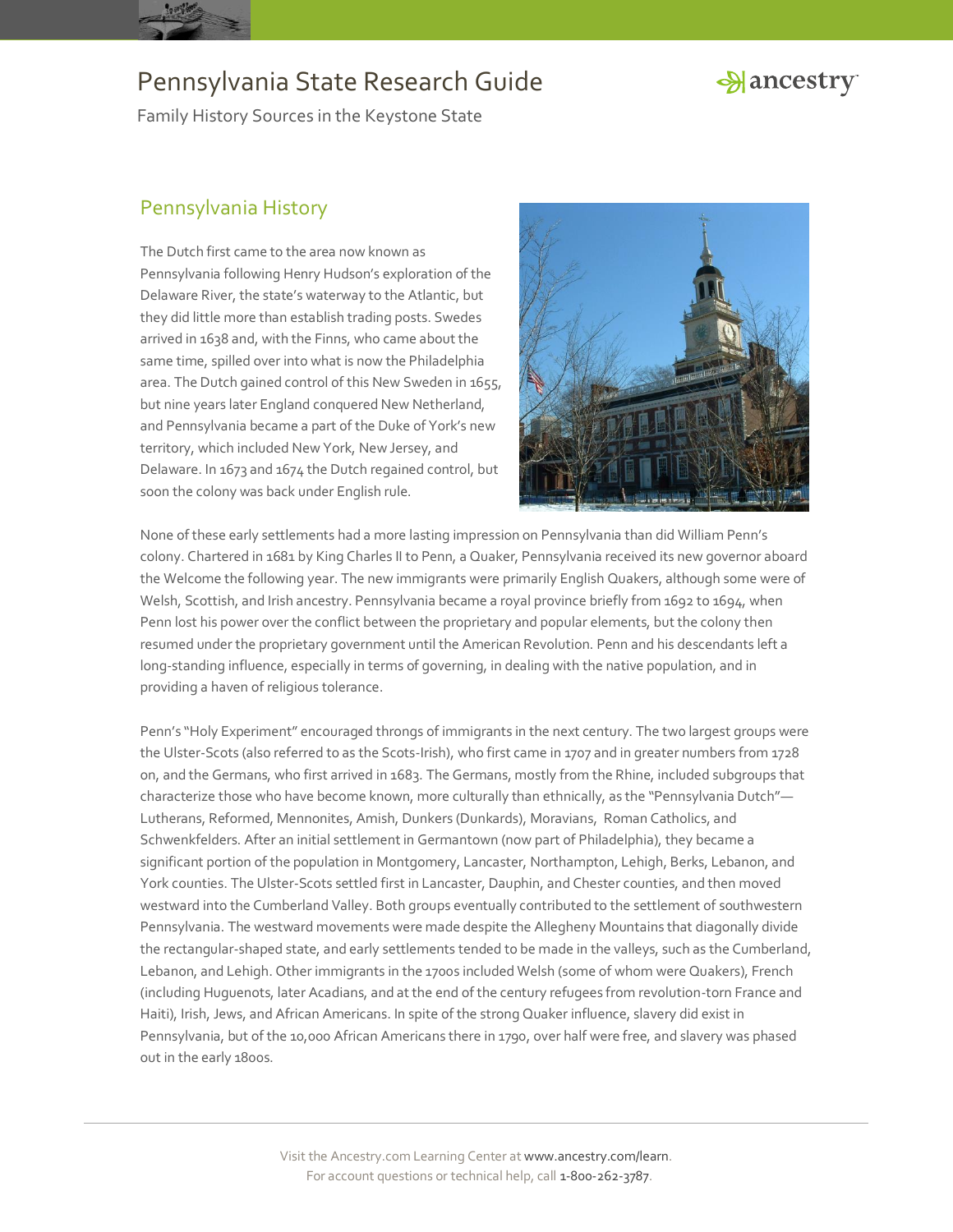



Family History Sources in the Keystone State

Most of Pennsylvania's western settlers had migrated from the eastern part of the province. Some came up from Maryland and Virginia, such as Ulster-Scots and Germans, many of whom had ventured south from Pennsylvania earlier. The Holland Land Company's territory extended into the northwestern part of Pennsylvania, where New Yorkers met Pennsylvanians coming north from Washington, Allegheny, and other southwestern counties.

It has generally been believed that the Penns dealt fairly with the Native Americans, peacefully acquiring additional territory through treaties and purchase; however, some historians question this. As settlers pushed westward, they forced the natives ahead of them, and the resulting hostilities peaked during the French and Indian War. This conflict caused Pennsylvania to create its first militia in order to defend the frontier settlements.

Connecticut claimed northeastern Pennsylvania and began sending settlers there in the 1750s. A bitter conflict ensued until Connecticut relinquished its claim through the Decree of Trenton in 1782. Other boundary disputes took place with New York and, in the southwest, with Virginia. The most famous, however, was the controversy between the Penns and Lord Baltimore. A temporary line was drawn with Maryland in 1739, but the fixed boundary was not settled until Charles Mason and Jeremiah Dixon's work was ratified in 1769, creating what became the historic slave/free state division between the North and South.

At the time of the Revolutionary War, Pennsylvania was the "keystone" between the northern and southern colonies since many important events took place in Philadelphia that shaped the emerging nation; in fact, the state's charter referred to the "Commonwealth" of Pennsylvania, to help express democracy. The British invaded Philadelphia and defeated the patriots at Germantown in 1776, but Pennsylvania is probably best remembered for the harsh winter of 1777–78 that Washington's poorly trained army spent at Valley Forge. During the War of 1812, Pennsylvanians were instrumental in Commodore Perry's victory on Lake Erie. (The "Erie Triangle," now Erie County, was purchased from Native Americans in 1792, to provide the state with a port on the lake. Pennsylvania's third port is Pittsburgh, whose early development was the result of its location on the Ohio River.) The Commonwealth was greatly involved in the Civil War, including the Battle of Gettysburg, a major turning point for the Union army.

In the nineteenth century Pennsylvania experienced the same growth through transportation systems of canals, roads, and railroads, as did the other mid-Atlantic states. Like its neighbors, Pennsylvania also received a large influx of new immigrants, such as Irish and Germans, followed by Italians, Poles, Scandinavians, Russians, Slovaks, and others. Many of these groups, as well as African Americans migrating north, took part in the tremendous industrial growth of the Commonwealth—in the steel production in Bethlehem and Pittsburgh, the coal mining around Scranton, Wilkes-Barre, and in western Pennsylvania, and the oil fields in the northwest.

The above section is from *[History of Pennsylvania](http://www.ancestry.com/wiki/index.php?title=History_of_Pennsylvania)* in th[e Ancestry.com Wiki,](http://www.ancestry.com/wiki/index.php?title=Main_Page) and was originally published in *[Red Book: American State, County and Town Sources,](http://bit.ly/vzy0vW)* ed. by Alice Eichholz, CG, Ph.D., chapter by Roger D. Joslyn.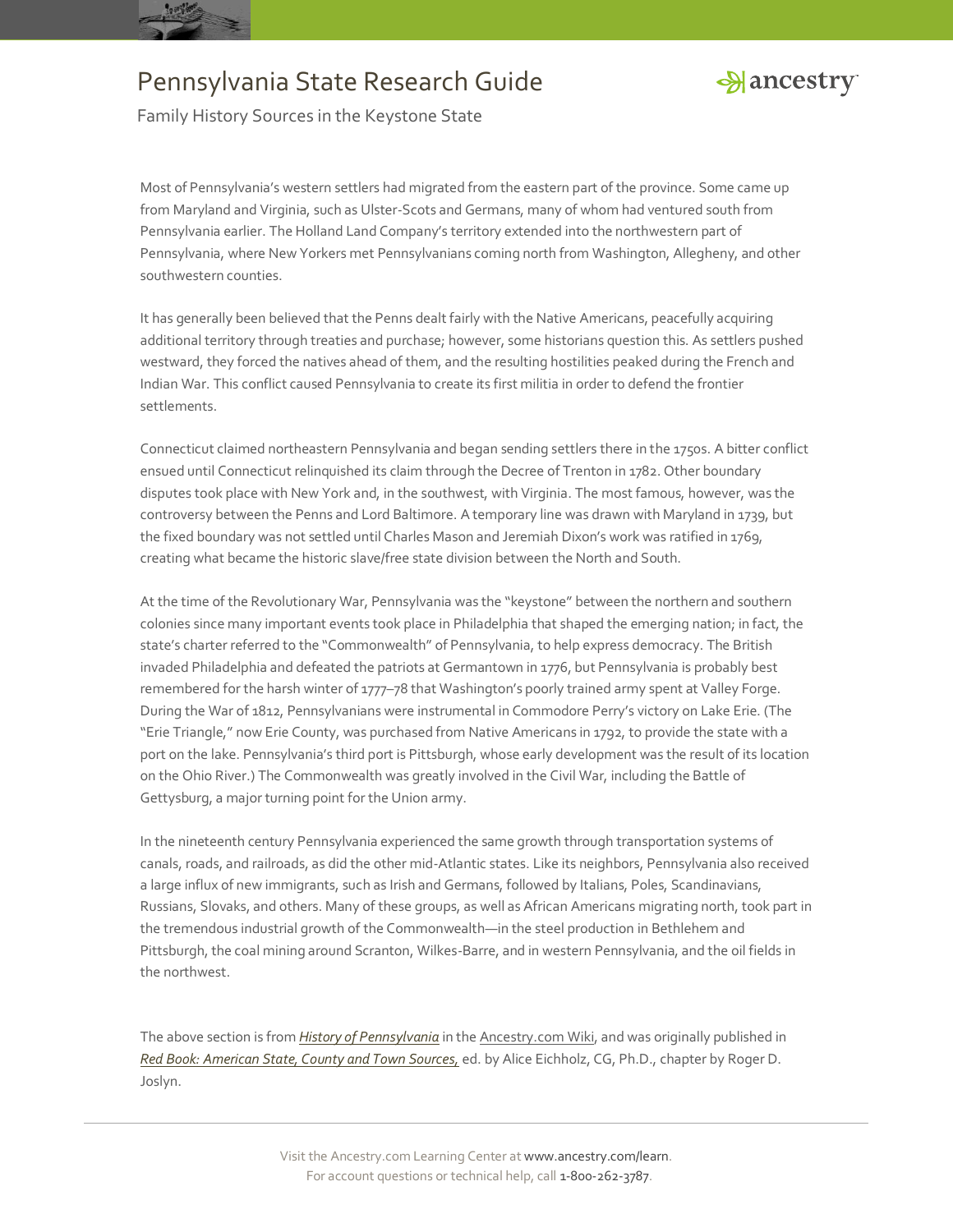

*Population*

**1790 434,373**

**1800 602,365**

**1810 810,091**

**1820 1,049,458**

**1830 1,348,243**

**1840 1,724,033**

**1850 2,311,786**

**1860 2,906,215**

**1870 3,521,951**

**1880 4,282,891**

**1890 5,258,113**

**1900 6,302,115**

**1910 7,665,111**

**1920 8,720,017**

**1930 9,631,350**

**1940 9,990,180**

Family History Sources in the Keystone State

### Pennsylvania Census Records

Pennsylvania was part of the first federal census in 1790. Although Pennsylvania did not take any state censuses, they did take what has become known as the "Septennial Censuses," beginning in 1779. These were lists of eligible taxpayers and do not include all residents of the state.

The following census collections are available on Ancestry:

- · [Pennsylvania, Septennial Census, 1779-1863](http://search.ancestry.com/search/db.aspx?dbid=2702)
- [Pennsylvania, Compiled Census and Census Substitutes Index, 1772-](http://search.ancestry.com/search/db.aspx?dbid=3570) [1890](http://search.ancestry.com/search/db.aspx?dbid=3570)
- [Philadelphia, Pennsylvania, African-American Census, 1847](http://search.ancestry.com/search/db.aspx?dbid=2709) [A listing by the Society of Friends (Quakers) of free African-Americans in the Philadelphia area; does not include those who were living with white families.]
- [Selected U.S. Federal Census Non-Population Schedules, 1850-1880](http://search.ancestry.com/search/db.aspx?dbid=1276) (Includes the 1850, 1860, and 1870 Social Statistics schedules for Pennsylvania)
- [U.S. Federal Census Mortality Schedules, 1850-1885](http://search.ancestry.com/search/db.aspx?dbid=8756)
- U.S. Federal Census [1880 Schedules of Defective, Dependent, and](http://search.ancestry.com/search/db.aspx?dbid=1634)  [Delinquent Classes](http://search.ancestry.com/search/db.aspx?dbid=1634)
- **U.S. Special Census on Deaf Family Marriages and Hearing Relatives,** 1888-18
- 1890 Ve
- 1930 Ce
- U.S. En

### Pennsylvan

Civil vital records in Pennsylvania are practically nonexistent before 1885. Some counties recorded births, marriages and burials when a state law required it from 1852-1854; surviving copies can be found at the Pennsylvania State Archives. Some locations took it upon themselves to maintain vital records, the largest being Philadelphia (1860-1893). Other locations with scattered local coverage include Allegheny, Easton, Harrisburg, Pottsville, Pittsburgh, and Williamsport.

Statewide registration of births and deaths began in 1906; compliance with the statewide registration was incomplete for the first several years. Birth records are public record 105 years after the birth; death records become public 50 years after the death.

County Orphans' Courts began recording marriages in 1885. Marriages are not recorded on the state level. Marriage records can be found in the Orphans Court in the county where the marriage license was granted.

- [Pennsylvania Department of Health:](http://www.portal.health.state.pa.us/portal/server.pt/community/birth_and_death_certificates/11596) Holds birth and death records from 1906 to present.
- [Pennsylvania State Archives](http://www.portal.state.pa.us/portal/server.pt/community/state_archives/2887): Has copies o[f various vital records,](http://www.portal.state.pa.us/portal/server.pt/community/genealogy/3183/vital_statistics/387291) including some from localities that kept records before mandated by the state.

| ecial Census on Deaf Family Marriages and Hearing Relatives,                                                                                                                                                                                                                                                                                                                      | 1910 | 7,665,111 |
|-----------------------------------------------------------------------------------------------------------------------------------------------------------------------------------------------------------------------------------------------------------------------------------------------------------------------------------------------------------------------------------|------|-----------|
| 895                                                                                                                                                                                                                                                                                                                                                                               |      |           |
| eterans Schedules                                                                                                                                                                                                                                                                                                                                                                 | 1920 | 8,720,017 |
| ensus of Merchant Seamen                                                                                                                                                                                                                                                                                                                                                          |      |           |
| <b>Iumeration District Maps and Descriptions, 1940</b>                                                                                                                                                                                                                                                                                                                            | 1930 | 9,631,350 |
|                                                                                                                                                                                                                                                                                                                                                                                   | 1940 | 9,990,180 |
| iia Vital Records                                                                                                                                                                                                                                                                                                                                                                 |      |           |
| s in Pennsylvania are practically nonexistent before 1885. Some counties recorded births,<br>urials when a state law required it from 1852-1854; surviving copies can be found at the<br>ate Archives. Some locations took it upon themselves to maintain vital records, the largest<br>hia (1860-1893). Other locations with scattered local coverage include Allegheny، Easton، |      |           |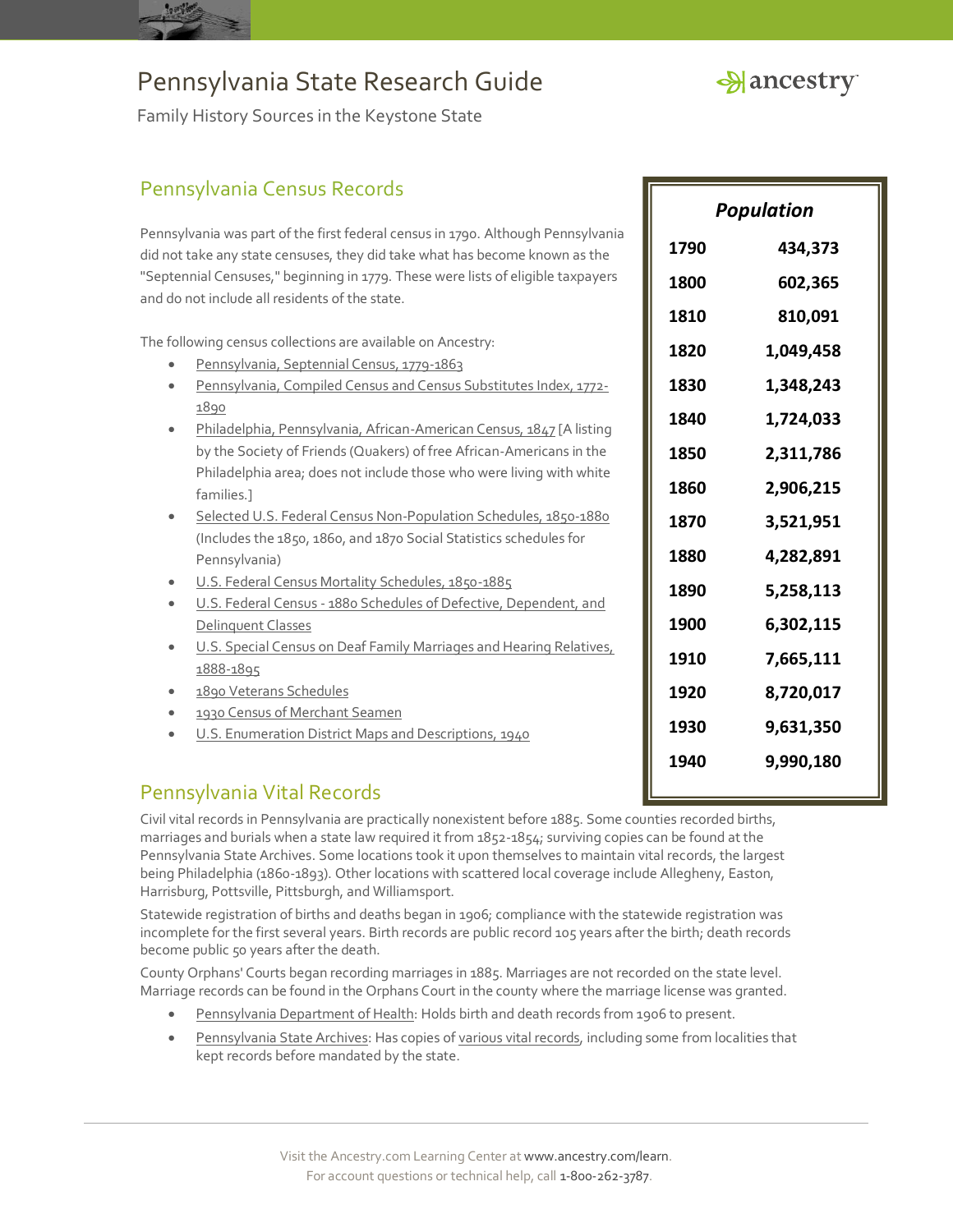



Family History Sources in the Keystone State

#### **Vital Records on Ancestry.com**

- [Pennsylvania, Death Certificates, 1906-1944](http://search.ancestry.com/search/db.aspx?dbid=5164)
- [Pennsylvania, Veterans Burial Cards, 1777-1999](http://search.ancestry.com/search/db.aspx?dbid=1967)
- [Pennsylvania, Oliver H. Bair Funeral Records Index, 1920-1980](http://search.ancestry.com/search/db.aspx?dbid=2414) (mostly Philadelphia records)
- [Pennsylvania, Marriage Records, 1700-1821](http://search.ancestry.com/search/db.aspx?dbid=2383)
- [Philadelphia, Pennsylvania, Death Certificates Index, 1803-1915](http://search.ancestry.com/search/db.aspx?dbid=2535)

#### Immigration & Travel

- [Philadelphia Passenger Lists, 1800-1948](http://search.ancestry.com/search/db.aspx?dbid=8769)
- [Philadelphia, Passenger and Immigration Lists, 1800-1850](http://search.ancestry.com/search/db.aspx?dbid=7483)
- [Pennsylvania, U.S. Naturalization Originals, 1795-1930](http://search.ancestry.com/search/db.aspx?dbid=2717)
- [Philadelphia Bank Immigrant Passage Records, 1890-1949](http://search.ancestry.com/search/db.aspx?dbid=1366)
- [U.S. Naturalization Record Indexes, 1791-1992 \(Indexed in World Archives Project\)](http://search.ancestry.com/search/db.aspx?dbid=1629)
- [U.S. and Canada, Passenger and Immigration Lists Index, 1500s-1900s](http://search.ancestry.com/search/db.aspx?dbid=7486)

#### *[All Pennsylvania Immigration & Travel collections](http://search.ancestry.com/Places/US/Pennsylvania/Default.aspx?category=40)*

#### Military Collections

- [Pennsylvania, Veteran Compensation Applications, WWII, 1950](http://search.ancestry.com/search/db.aspx?dbid=3147)
- [Pennsylvania, Revolutionary War Battalions and Militia Index, 1775-1783](http://search.ancestry.com/search/db.aspx?dbid=2591)
- [Pennsylvania, Spanish War Compensation, 1898-1934](http://search.ancestry.com/search/db.aspx?dbid=2392)
- [Pennsylvania Volunteers in the War of 1812](http://search.ancestry.com/search/db.aspx?dbid=3325)
- [Pennsylvania, War of 1812 Pensions, 1866-1879](http://search.ancestry.com/search/db.aspx?dbid=2394)

### Other Collections

- [Pennsylvania and New Jersey, Church and Town Records, 1708-1985](http://search.ancestry.com/search/db.aspx?dbid=2451)
- [Pennsylvania, Tax and Exoneration, 1768-1801](http://search.ancestry.com/search/db.aspx?dbid=2497)
- [U.S., Quaker Meeting Records, 1681-1935](http://search.ancestry.com/search/db.aspx?dbid=2189)
- [U.S., Encyclopedia of American Quaker Genealogy, Vol I-VI, 1607-1943](http://search.ancestry.com/search/db.aspx?dbid=3753)
- [U.S., Indexed Early Land Ownership and Township Plats, 1785-1898](http://search.ancestry.com/search/db.aspx?dbid=2179)
- [U.S., Indian Census Rolls, 1885-1940](http://search.ancestry.com/search/db.aspx?dbid=1059)
- [U.S. Map Collection, 1513-1990](http://search.ancestry.com/search/db.aspx?dbid=8739)
- [U.S. City Directories, 1821-1989](http://search.ancestry.com/search/db.aspx?dbid=2469) (Use the browse box in the upper right corner to determine what directories are available for your ancestor's area. If they lived in a rural area, check to see if that area was included with a larger city in the vicinity.)
- [U.S. School Yearbooks, 1880-2012](http://search.ancestry.com/search/db.aspx?dbid=1265) (Search by name or use the browse box on the right-hand side of the page to look for yearbooks from your ancestor's school.)

#### **[View all Pennsylvania collections on Ancestry](http://search.ancestry.com/Places/US/Pennsylvania/Default.aspx)**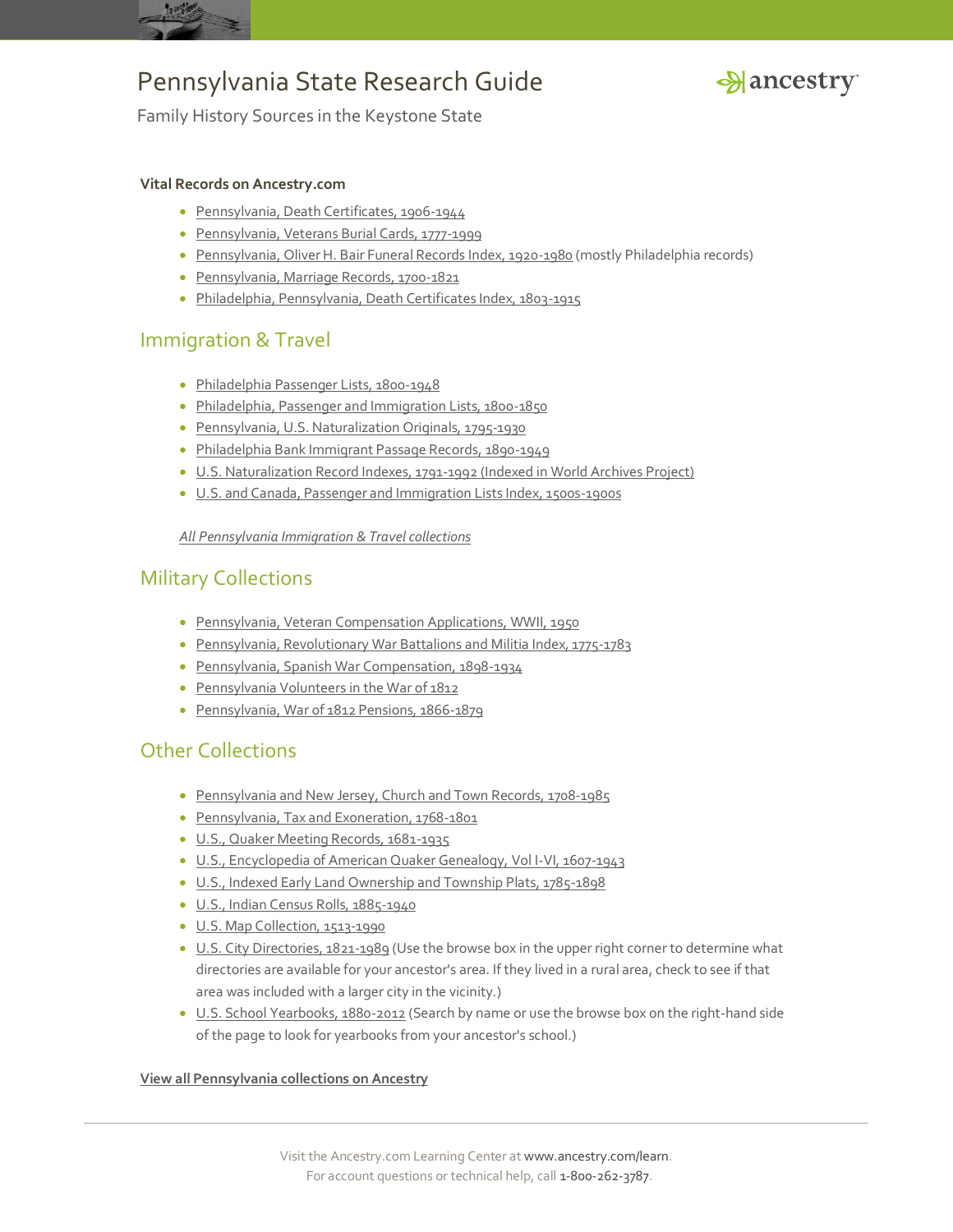



Family History Sources in the Keystone State

#### Other State Resources

The organizations listed below provide information about Pennsylvania history and genealogy. In addition to these state-level resources, many counties and towns maintain important genealogical collections in local libraries, genealogical societies, or historical societies, so check for a local resource when researching.

- **[Genealogical Society of Pennsylvania](http://genpa.org/)**
- [Historical Society of Pennsylvania](https://www.hsp.org/)
- [PAGenWeb](http://www.pagenweb.org/)
- **•** [Pennsylvania State Archives](http://www.portal.state.pa.us/portal/server.pt/community/state_archives/2887)
- **[State Library of Pennsylvania](http://www.portal.state.pa.us/portal/server.pt/community/bureau_of_state_library/8811)** 
	- o [Genealogy and History](http://www.portal.state.pa.us/portal/server.pt/community/genealogy_and_local_history/8730)
- [The National Archives at Philadelphia:](http://www.archives.gov/philadelphia/) This facility maintains records from Federal agencies and courts in Pennsylvania, including census, military, court, naturalization, and immigration records.

### Local and Regional Research

- [Afro-American Historical and Genealogical Society, Pittsburgh Chapter](http://pittsburgh.aahgs.org/index.htm)
- [Carnegie Library of Pittsburgh](http://www.carnegielibrary.org/research/genealogy/genealogy/)
- [Family Quest Society of Philadelphia](http://aahgsphila.webs.com/) (focus on African-American research)
- [Mid-Atlantic Germanic Society](http://www.magsgen.com/)
- [Western Pennsylvania Genealogical Society](http://www.wpgs.org/)

### Help and Advice

- [Map of Pennsylvania](http://www.ancestry.com/wiki/index.php?title=Map_of_Pennsylvania)
- [Pennsylvania Family History Research](http://www.ancestry.com/wiki/index.php?title=Pennsylvania_Family_History_Research)
- **[Pennsylvania County Resources](http://www.ancestry.com/wiki/index.php?title=Counties_of_Illinois)**



Pittsburgh, Pa., Pittsburgh Harbor, The Point and Three Rivers, from Mt. Washington. From U.S. Historical Postcards

Visit the Ancestry.com Learning Center a[t www.ancestry.com/learn.](http://www.ancestry.com/learn) For account questions or technical help, call 1-800-262-3787.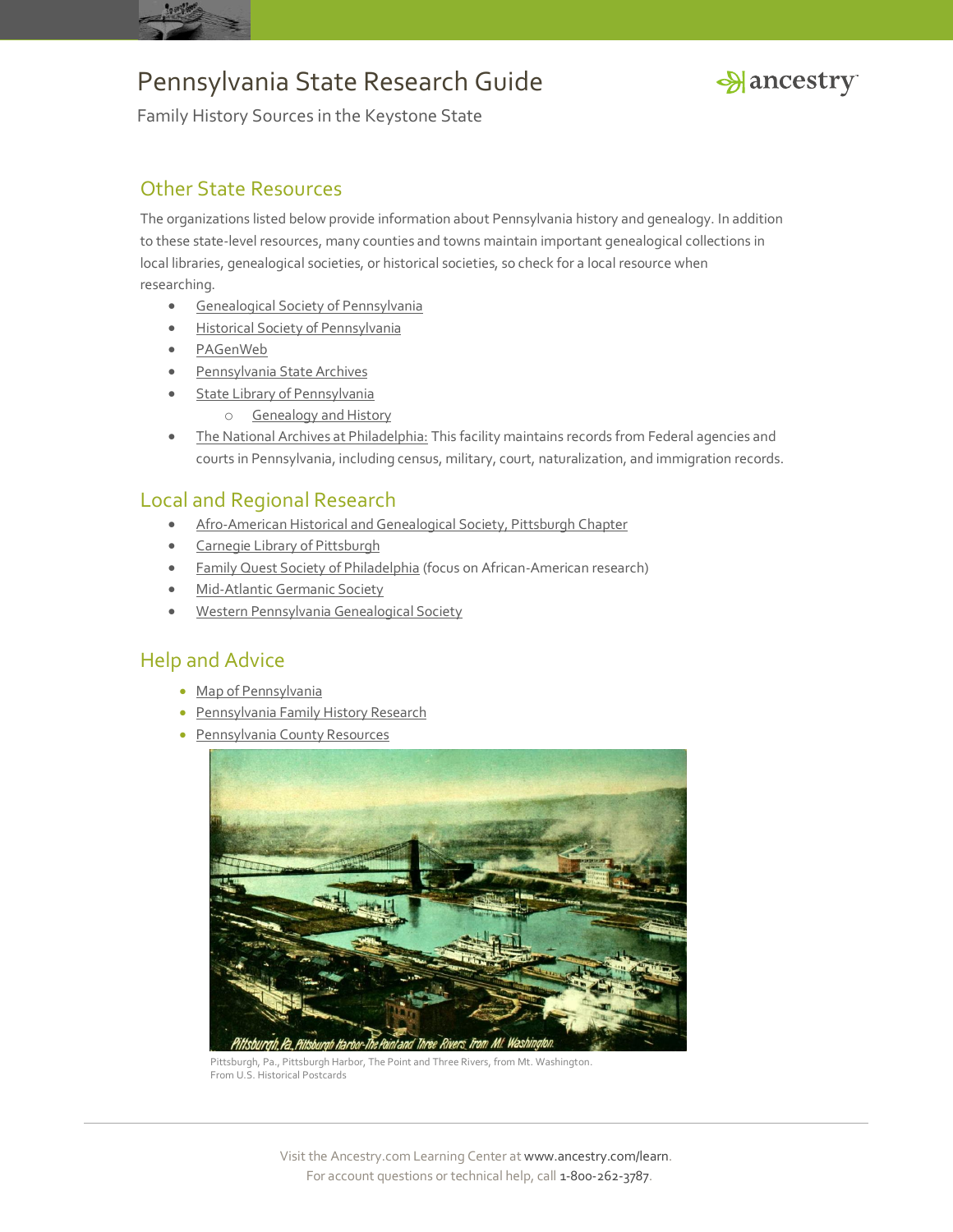



Family History Sources in the Keystone State

### Significant Dates (through 1940)

Native American tribes inhabiting present-day Pennsylvania include the Lenni-Lenape (Delaware) in the east, the Shawnee and Susquehannock in the west, and the tribes of the Iroquois confederation in the north.

1609 – Henry Hudson claimed much of present-day Pennsylvania for the Dutch.

1643 – Swedes established first permanent settlement in Pennsylvania on Tinicum Island.

1655 – The Dutch seized the Swedish settlements.

1664 – England seized the Dutch settlements.

1681 – King Charles II issued a royal grant to William Penn.

1682 – Duke of York deeded additional land to William Penn; Penn arrived in Pennsylvania (Latin for "Penn's Woods").

1683 – Penn and the Lenni Lenape (or Delaware) Indians signed a friendship treaty.

1683 – Mennonites from Germany founded Germantown.

1686 – Penn purchased land by the Lehigh River from the Lenni Lenape Indians.

1688 – Quakers in Germantown passed first antislavery resolution in America.

1701 – The Charter of Privileges was adopted. It recognized the authority of the King and created a local governing body to propose and execute laws.

1712 – The Pennsylvania Assembly banned the importation of slaves.

1727 – William Penn's three sons became Proprietors of Pennsylvania; agents sent to the Minisink Lands along the upper Delaware River to settle matters between local Native Americans and settlers from New York who were outside of the lands that Penn had purchased.

1731 – Benjamin Franklin founded The Library Company, the first library open to the public in America.

1733 – Reading was founded; became home to numerous iron foundries.

1737 – The "Walking Purchase" resulted in Pennsylvania gaining more land from Native Americans. The new boundary was supposed to be the point where a man could walk in a day and a half. Despite the popular notion that whites gained more land by running instead of walking, the real trouble was with the politics surrounding the treaty and its later enforcement. (See ["The Walking Purchase"](http://www.portal.state.pa.us/portal/server.pt/community/things/4280/walking_purchase/478692) by the Pennsylvania Historical & Museum Commission.)

1740 – The oldest synagogue in Pennsylvania, Kahal Koadosh Mikveh Israel in Philadelphia, was organized. It is the second oldest congregation in the United States.

1754 – The French and Indian War began.

1755 – British General Edward Braddock and his men failed in their attempt to capture Fort Duquesne (presentday Pittsburgh). It was a huge disaster and became known as Braddock's Defeat.

1758 – Fort Duquesne was captured by the British.

1767 – The border between Pennsylvania and Maryland was established; it came to be called the Mason-Dixon Line.

1774 – The First Continental Congress met in Philadelphia.

1774 – Citizens of Carlisle passed their own declaration of independence from Great Britain.

- 1776 The Declaration of Independence was written and signed.
- 1780 Pennsylvania became the first state to abolish slavery.
- 1787 Pennsylvania ratified the U.S. Constitution.